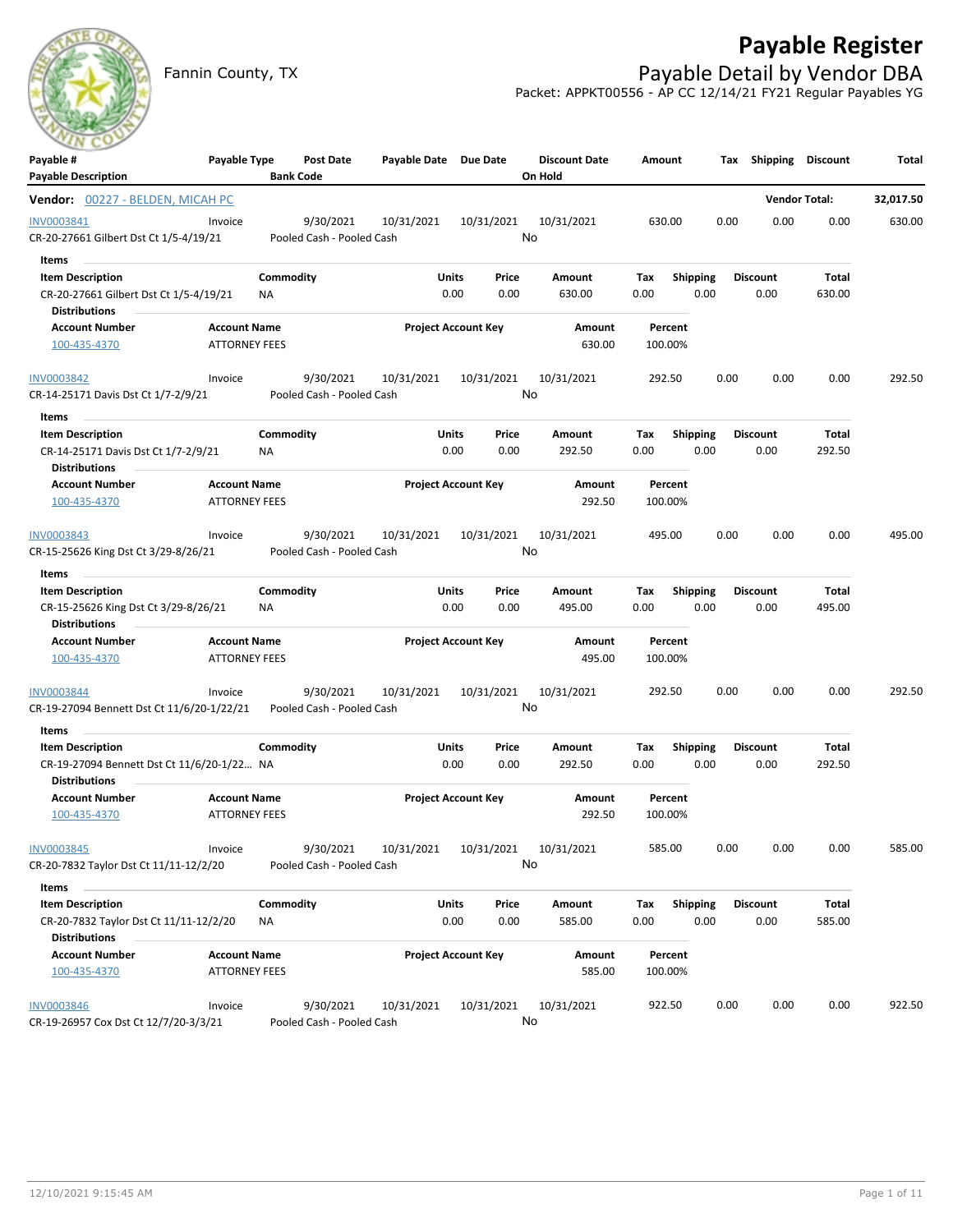| <b>Payable Register</b>                                           |                      |                           |                       |                            |                      |          |                 |      |                       |          | Packet: APPKT00556 - AP CC 12/14/21 FY21 Regular Payables YG |
|-------------------------------------------------------------------|----------------------|---------------------------|-----------------------|----------------------------|----------------------|----------|-----------------|------|-----------------------|----------|--------------------------------------------------------------|
| Payable #                                                         | Payable Type         | Post Date                 | Payable Date Due Date |                            | <b>Discount Date</b> | Amount   |                 |      | Tax Shipping Discount |          | Total                                                        |
| <b>Payable Description</b>                                        |                      | <b>Bank Code</b>          |                       |                            | On Hold              |          |                 |      |                       |          |                                                              |
| Items                                                             |                      |                           |                       |                            |                      |          |                 |      |                       |          |                                                              |
| <b>Item Description</b>                                           |                      | Commodity                 | Units                 | Price                      | Amount               | Tax      | Shipping        |      | <b>Discount</b>       | Total    |                                                              |
| CR-19-26957 Cox Dst Ct 12/7/20-3/3/21                             |                      | <b>NA</b>                 |                       | 0.00<br>0.00               | 922.50               | 0.00     | 0.00            |      | 0.00                  | 922.50   |                                                              |
| <b>Distributions</b>                                              |                      |                           |                       |                            |                      |          |                 |      |                       |          |                                                              |
| Account Number                                                    | <b>Account Name</b>  |                           |                       | <b>Project Account Key</b> | Amount               |          | Percent         |      |                       |          |                                                              |
| 100-435-4370                                                      | <b>ATTORNEY FEES</b> |                           |                       |                            | 922.50               |          | 100.00%         |      |                       |          |                                                              |
| <b>INV0003847</b>                                                 | Invoice              | 9/30/2021                 | 10/31/2021            | 10/31/2021                 | 10/31/2021           |          | 360.00          | 0.00 | 0.00                  | 0.00     | 360.00                                                       |
| CR-20-27416 Metcalf Dst Ct 11/8/20-2/5/21                         |                      | Pooled Cash - Pooled Cash |                       |                            | No                   |          |                 |      |                       |          |                                                              |
| Items                                                             |                      |                           |                       |                            |                      |          |                 |      |                       |          |                                                              |
| <b>Item Description</b>                                           |                      | Commodity                 | Units                 | Price                      | Amount               | Тах      | <b>Shipping</b> |      | <b>Discount</b>       | Total    |                                                              |
| CR-20-27416 Metcalf Dst Ct 11/8/20-2/5/ NA                        |                      |                           |                       | 0.00<br>0.00               | 360.00               | 0.00     | 0.00            |      | 0.00                  | 360.00   |                                                              |
| <b>Distributions</b>                                              |                      |                           |                       |                            |                      |          |                 |      |                       |          |                                                              |
| <b>Account Number</b>                                             | <b>Account Name</b>  |                           |                       | <b>Project Account Key</b> | Amount               |          | Percent         |      |                       |          |                                                              |
| 100-435-4370                                                      | <b>ATTORNEY FEES</b> |                           |                       |                            | 360.00               |          | 100.00%         |      |                       |          |                                                              |
| <b>INV0003848</b>                                                 | Invoice              | 9/30/2021                 | 10/31/2021            | 10/31/2021                 | 10/31/2021           | 1,012.50 |                 | 0.00 | 0.00                  | 0.00     | 1,012.50                                                     |
| CR-21-27941 Trimm Dst Ct 11/5/20-5/12/21                          |                      | Pooled Cash - Pooled Cash |                       |                            | No                   |          |                 |      |                       |          |                                                              |
| Items                                                             |                      |                           |                       |                            |                      |          |                 |      |                       |          |                                                              |
| <b>Item Description</b>                                           |                      | Commodity                 | Units                 | Price                      | Amount               | Tax      | <b>Shipping</b> |      | <b>Discount</b>       | Total    |                                                              |
| CR-21-27941 Trimm Dst Ct 11/5/20-5/12/ NA<br><b>Distributions</b> |                      |                           |                       | 0.00<br>0.00               | 1,012.50             | 0.00     | 0.00            |      | 0.00                  | 1,012.50 |                                                              |
| <b>Account Number</b>                                             | <b>Account Name</b>  |                           |                       | <b>Project Account Key</b> | Amount               |          | Percent         |      |                       |          |                                                              |
| 100-435-4370                                                      | <b>ATTORNEY FEES</b> |                           |                       |                            | 1,012.50             |          | 100.00%         |      |                       |          |                                                              |
| INV0003849                                                        | Invoice              | 9/30/2021                 | 10/31/2021            | 10/31/2021                 | 10/31/2021           |          | 472.50          | 0.00 | 0.00                  | 0.00     | 472.50                                                       |
| CR-20-27812 Sass Dst Ct 2/3-4/30/21                               |                      | Pooled Cash - Pooled Cash |                       |                            | No                   |          |                 |      |                       |          |                                                              |
|                                                                   |                      |                           |                       |                            |                      |          |                 |      |                       |          |                                                              |
| Items                                                             |                      |                           |                       |                            |                      |          |                 |      |                       |          |                                                              |
| <b>Item Description</b>                                           |                      | Commodity                 | Units                 | Price                      | Amount               | Tax      | <b>Shipping</b> |      | <b>Discount</b>       | Total    |                                                              |
| CR-20-27812 Sass Dst Ct 2/3-4/30/21<br><b>Distributions</b>       |                      | NA                        |                       | 0.00<br>0.00               | 472.50               | 0.00     | 0.00            |      | 0.00                  | 472.50   |                                                              |
| <b>Account Number</b>                                             | <b>Account Name</b>  |                           |                       | <b>Project Account Key</b> | Amount               |          | Percent         |      |                       |          |                                                              |
| 100-435-4370                                                      | <b>ATTORNEY FEES</b> |                           |                       |                            | 472.50               |          | 100.00%         |      |                       |          |                                                              |
| INV0003850                                                        | Invoice              | 9/30/2021                 | 10/31/2021            | 10/31/2021                 | 10/31/2021           |          | 855.00          | 0.00 | 0.00                  | 0.00     | 855.00                                                       |
| J-2021-004 AH Dst Ct 1/20-3/1/21                                  |                      | Pooled Cash - Pooled Cash |                       |                            | No                   |          |                 |      |                       |          |                                                              |
| Items                                                             |                      |                           |                       |                            |                      |          |                 |      |                       |          |                                                              |
| <b>Item Description</b>                                           |                      | Commodity                 | Units                 | Price                      | Amount               | Tax      | <b>Shipping</b> |      | <b>Discount</b>       | Total    |                                                              |
| J-2021-004 AH Dst Ct 1/20-3/1/21                                  |                      | NA                        |                       | 0.00<br>0.00               | 855.00               | 0.00     | 0.00            |      | 0.00                  | 855.00   |                                                              |
| <b>Distributions</b>                                              |                      |                           |                       |                            |                      |          |                 |      |                       |          |                                                              |
| Account Number                                                    | <b>Account Name</b>  |                           |                       | <b>Project Account Key</b> | Amount               |          | Percent         |      |                       |          |                                                              |
| 100-435-4320                                                      |                      | ATTORNEY FEES JUVENILE    |                       |                            | 855.00               |          | 100.00%         |      |                       |          |                                                              |
| INV0003851                                                        | Invoice              | 9/30/2021                 | 10/31/2021            | 10/31/2021                 | 10/31/2021           |          | 675.00          | 0.00 | 0.00                  | 0.00     | 675.00                                                       |
| CR-19-27128 Bryant Dst Ct 10/9/20-5/23/21                         |                      | Pooled Cash - Pooled Cash |                       |                            | No                   |          |                 |      |                       |          |                                                              |
| Items                                                             |                      |                           |                       |                            |                      |          |                 |      |                       |          |                                                              |
| <b>Item Description</b>                                           |                      | Commodity                 | <b>Units</b>          | Price                      | Amount               | Tax      | Shipping        |      | <b>Discount</b>       | Total    |                                                              |
| CR-19-27128 Bryant Dst Ct 10/9/20-5/23/ NA                        |                      |                           |                       | 0.00<br>0.00               | 675.00               | 0.00     | 0.00            |      | 0.00                  | 675.00   |                                                              |
| <b>Distributions</b>                                              |                      |                           |                       |                            |                      |          |                 |      |                       |          |                                                              |
| <b>Account Number</b>                                             | <b>Account Name</b>  |                           |                       | <b>Project Account Key</b> | Amount               |          | Percent         |      |                       |          |                                                              |
| 100-435-4370                                                      | <b>ATTORNEY FEES</b> |                           |                       |                            | 675.00               |          | 100.00%         |      |                       |          |                                                              |
| <b>INV0003852</b>                                                 | Invoice              | 9/30/2021                 | 10/31/2021            | 10/31/2021                 | 10/31/2021           | 1,102.50 |                 | 0.00 | 0.00                  | 0.00     | 1,102.50                                                     |
| CR-20-27746 Stokes Dst Ct 12/2/20-4/8/21                          |                      | Pooled Cash - Pooled Cash |                       |                            | No                   |          |                 |      |                       |          |                                                              |
|                                                                   |                      |                           |                       |                            |                      |          |                 |      |                       |          |                                                              |
| Items                                                             |                      |                           |                       |                            |                      |          |                 |      |                       |          |                                                              |
| <b>Item Description</b>                                           |                      | Commodity                 | Units                 | Price                      | Amount               | Tax      | <b>Shipping</b> |      | <b>Discount</b>       | Total    |                                                              |
| CR-20-27746 Stokes Dst Ct 12/2/20-4/8/21 NA                       |                      |                           |                       | 0.00<br>0.00               | 1,102.50             | 0.00     | 0.00            |      | 0.00                  | 1,102.50 |                                                              |
| <b>Distributions</b>                                              |                      |                           |                       |                            |                      |          |                 |      |                       |          |                                                              |
| <b>Account Number</b>                                             | <b>Account Name</b>  |                           |                       | <b>Project Account Key</b> | Amount               |          | Percent         |      |                       |          |                                                              |
| 100-435-4370                                                      | <b>ATTORNEY FEES</b> |                           |                       |                            | 1,102.50             |          | 100.00%         |      |                       |          |                                                              |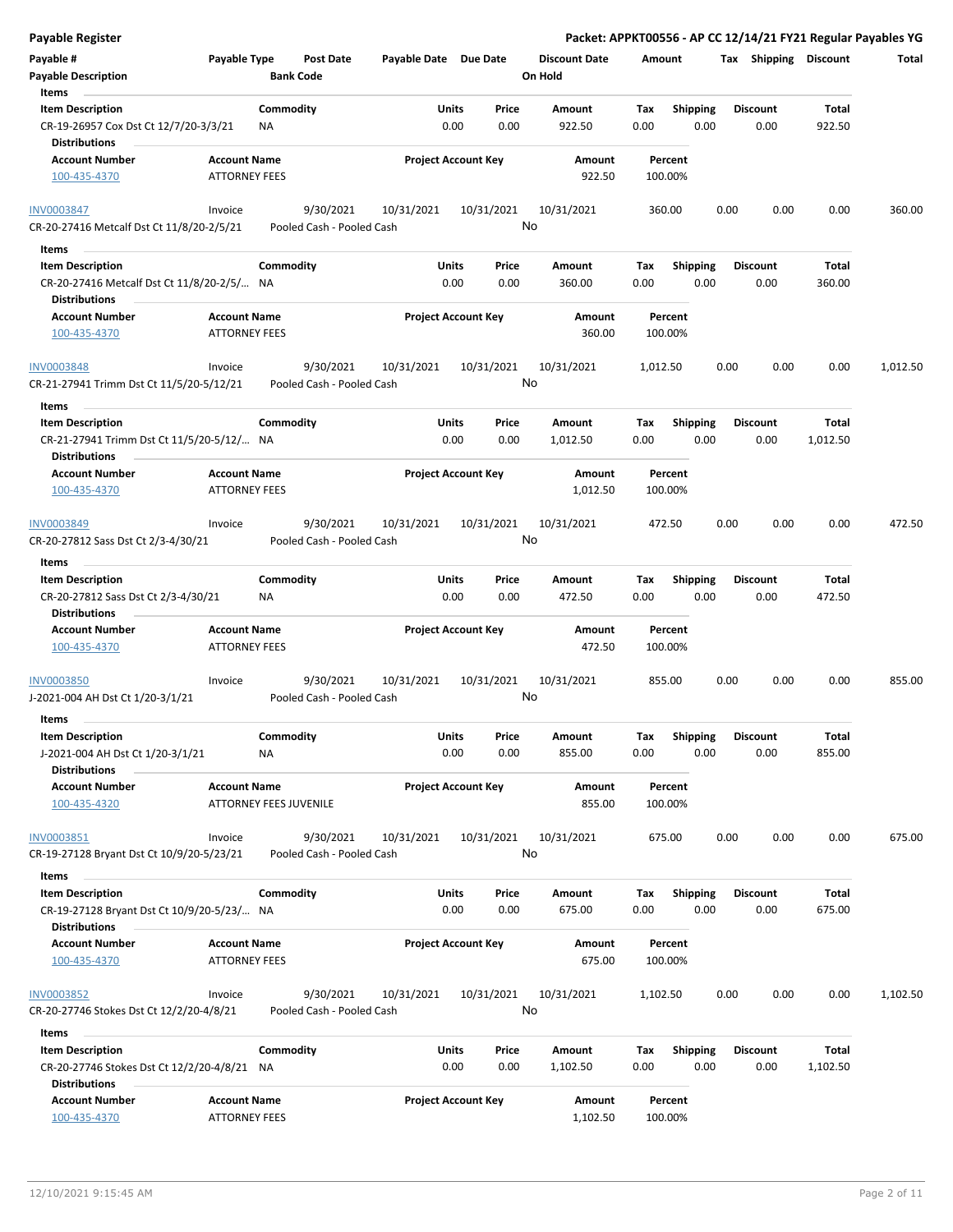| Payable Register                                                                              |                                             |                  |                                        |                       |                            |                              |                      |             |                         |      |                         |                 | Packet: APPKT00556 - AP CC 12/14/21 FY21 Regular Payables YG |
|-----------------------------------------------------------------------------------------------|---------------------------------------------|------------------|----------------------------------------|-----------------------|----------------------------|------------------------------|----------------------|-------------|-------------------------|------|-------------------------|-----------------|--------------------------------------------------------------|
| Payable #<br><b>Payable Description</b>                                                       | Payable Type                                | <b>Bank Code</b> | Post Date                              | Payable Date Due Date |                            | On Hold                      | <b>Discount Date</b> | Amount      |                         |      | Tax Shipping Discount   |                 | Total                                                        |
| INV0003853<br>CR-21-27918 Beck Dst Ct 11/27/20-6/15/21                                        | Invoice                                     |                  | 9/30/2021<br>Pooled Cash - Pooled Cash | 10/31/2021            | 10/31/2021                 | No                           | 10/31/2021           | 742.50      |                         | 0.00 | 0.00                    | 0.00            | 742.50                                                       |
|                                                                                               |                                             |                  |                                        |                       |                            |                              |                      |             |                         |      |                         |                 |                                                              |
| Items<br><b>Item Description</b>                                                              |                                             | Commodity        |                                        | Units                 | Price                      |                              | Amount               | Тах         | Shipping                |      | <b>Discount</b>         | Total           |                                                              |
| CR-21-27918 Beck Dst Ct 11/27/20-6/15/ NA<br><b>Distributions</b>                             |                                             |                  |                                        | 0.00                  | 0.00                       |                              | 742.50               | 0.00        | 0.00                    |      | 0.00                    | 742.50          |                                                              |
| <b>Account Number</b><br>100-435-4370                                                         | <b>Account Name</b><br><b>ATTORNEY FEES</b> |                  |                                        |                       | <b>Project Account Key</b> |                              | Amount<br>742.50     | 100.00%     | Percent                 |      |                         |                 |                                                              |
| <b>INV0003854</b>                                                                             | Invoice                                     |                  | 9/30/2021                              | 10/31/2021            | 10/31/2021                 |                              | 10/31/2021           | 1,732.50    |                         | 0.00 | 0.00                    | 0.00            | 1,732.50                                                     |
| CR-21-28030 Devlin Dst Ct 1/5-6/15/21<br>Items                                                |                                             |                  | Pooled Cash - Pooled Cash              |                       |                            | No                           |                      |             |                         |      |                         |                 |                                                              |
| <b>Item Description</b>                                                                       |                                             | Commodity        |                                        | Units                 | Price                      |                              | Amount               | Тах         | <b>Shipping</b>         |      | <b>Discount</b>         | Total           |                                                              |
| CR-21-28030 Devlin Dst Ct 1/5-6/15/21<br><b>Distributions</b>                                 |                                             | ΝA               |                                        | 0.00                  | 0.00                       |                              | 1,732.50             | 0.00        | 0.00                    |      | 0.00                    | 1,732.50        |                                                              |
| <b>Account Number</b><br>100-435-4370                                                         | <b>Account Name</b><br><b>ATTORNEY FEES</b> |                  |                                        |                       | <b>Project Account Key</b> |                              | Amount<br>1,732.50   | 100.00%     | Percent                 |      |                         |                 |                                                              |
| <b>INV0003855</b><br>CR-20-27697 Drennan Dst Ct 11/18/20-7/19/21    Pooled Cash - Pooled Cash | Invoice                                     |                  | 9/30/2021                              | 10/31/2021            | 10/31/2021                 | No                           | 10/31/2021           | 945.00      |                         | 0.00 | 0.00                    | 0.00            | 945.00                                                       |
| Items                                                                                         |                                             |                  |                                        |                       |                            |                              |                      |             |                         |      |                         |                 |                                                              |
| <b>Item Description</b><br>CR-20-27697 Drennan Dst Ct 11/18/20-7/ NA                          |                                             | Commodity        |                                        | Units<br>0.00         | Price<br>0.00              |                              | Amount<br>945.00     | Tax<br>0.00 | <b>Shipping</b><br>0.00 |      | <b>Discount</b><br>0.00 | Total<br>945.00 |                                                              |
| <b>Distributions</b>                                                                          |                                             |                  |                                        |                       |                            |                              |                      |             |                         |      |                         |                 |                                                              |
| <b>Account Number</b><br>100-435-4370                                                         | <b>Account Name</b><br><b>ATTORNEY FEES</b> |                  |                                        |                       | <b>Project Account Key</b> |                              | Amount<br>945.00     | 100.00%     | Percent                 |      |                         |                 |                                                              |
| <b>INV0003856</b><br>CR-19-26880 Patton Dst Ct 11/17/20-6/3/21                                | Invoice                                     |                  | 9/30/2021<br>Pooled Cash - Pooled Cash | 10/31/2021            | 10/31/2021                 | No                           | 10/31/2021           | 360.00      |                         | 0.00 | 0.00                    | 0.00            | 360.00                                                       |
| Items                                                                                         |                                             |                  |                                        |                       |                            |                              |                      |             |                         |      |                         |                 |                                                              |
| <b>Item Description</b>                                                                       |                                             | Commodity        |                                        | Units                 | Price                      |                              | Amount               | Tax         | <b>Shipping</b>         |      | <b>Discount</b>         | Total           |                                                              |
| CR-19-26880 Patton Dst Ct 11/17/20-6/3/ NA<br><b>Distributions</b>                            |                                             |                  |                                        | 0.00                  | 0.00                       |                              | 360.00               | 0.00        | 0.00                    |      | 0.00                    | 360.00          |                                                              |
| <b>Account Number</b><br>100-435-4370                                                         | <b>Account Name</b><br><b>ATTORNEY FEES</b> |                  |                                        |                       | <b>Project Account Key</b> |                              | Amount<br>360.00     | 100.00%     | Percent                 |      |                         |                 |                                                              |
| INV0003857<br>CR-19-27160 Goode Dst Ct 10/9/20-12/10/21<br>Items                              | Invoice                                     |                  | 9/30/2021<br>Pooled Cash - Pooled Cash | 10/31/2021            | 10/31/2021                 | $\operatorname{\mathsf{No}}$ | 10/31/2021           | 517.50      |                         | 0.00 | 0.00                    | 0.00            | 517.50                                                       |
| <b>Item Description</b>                                                                       |                                             | Commodity        |                                        | <b>Units</b>          | Price                      |                              | Amount               | Tax         | Shipping                |      | <b>Discount</b>         | Total           |                                                              |
| CR-19-27160 Goode Dst Ct 10/9/20-12/10 NA<br><b>Distributions</b>                             |                                             |                  |                                        | 0.00                  | 0.00                       |                              | 517.50               | 0.00        | 0.00                    |      | 0.00                    | 517.50          |                                                              |
| <b>Account Number</b><br>100-435-4370                                                         | <b>Account Name</b><br><b>ATTORNEY FEES</b> |                  |                                        |                       | <b>Project Account Key</b> |                              | Amount<br>517.50     | 100.00%     | Percent                 |      |                         |                 |                                                              |
| INV0003858<br>CR-20-27816 Taylor Dst Ct 2/8-3/24/21                                           | Invoice                                     |                  | 9/30/2021<br>Pooled Cash - Pooled Cash | 10/31/2021            | 10/31/2021                 | No                           | 10/31/2021           | 202.50      |                         | 0.00 | 0.00                    | 0.00            | 202.50                                                       |
| Items                                                                                         |                                             |                  |                                        |                       |                            |                              |                      |             |                         |      |                         |                 |                                                              |
| <b>Item Description</b><br>CR-20-27816 Taylor Dst Ct 2/8-3/24/21                              |                                             | Commodity<br>ΝA  |                                        | <b>Units</b><br>0.00  | Price<br>0.00              |                              | Amount<br>202.50     | Тах<br>0.00 | <b>Shipping</b><br>0.00 |      | <b>Discount</b><br>0.00 | Total<br>202.50 |                                                              |
| <b>Distributions</b>                                                                          |                                             |                  |                                        |                       |                            |                              |                      |             |                         |      |                         |                 |                                                              |
| <b>Account Number</b><br>100-435-4370                                                         | <b>Account Name</b><br><b>ATTORNEY FEES</b> |                  |                                        |                       | <b>Project Account Key</b> |                              | Amount<br>202.50     | 100.00%     | Percent                 |      |                         |                 |                                                              |
| <b>INV0003859</b><br>CR-20-27791 Kreitel Dst Ct 10/4/20-3/23/21                               | Invoice                                     |                  | 9/30/2021<br>Pooled Cash - Pooled Cash | 10/31/2021            | 10/31/2021                 | No                           | 10/31/2021           | 607.50      |                         | 0.00 | 0.00                    | 0.00            | 607.50                                                       |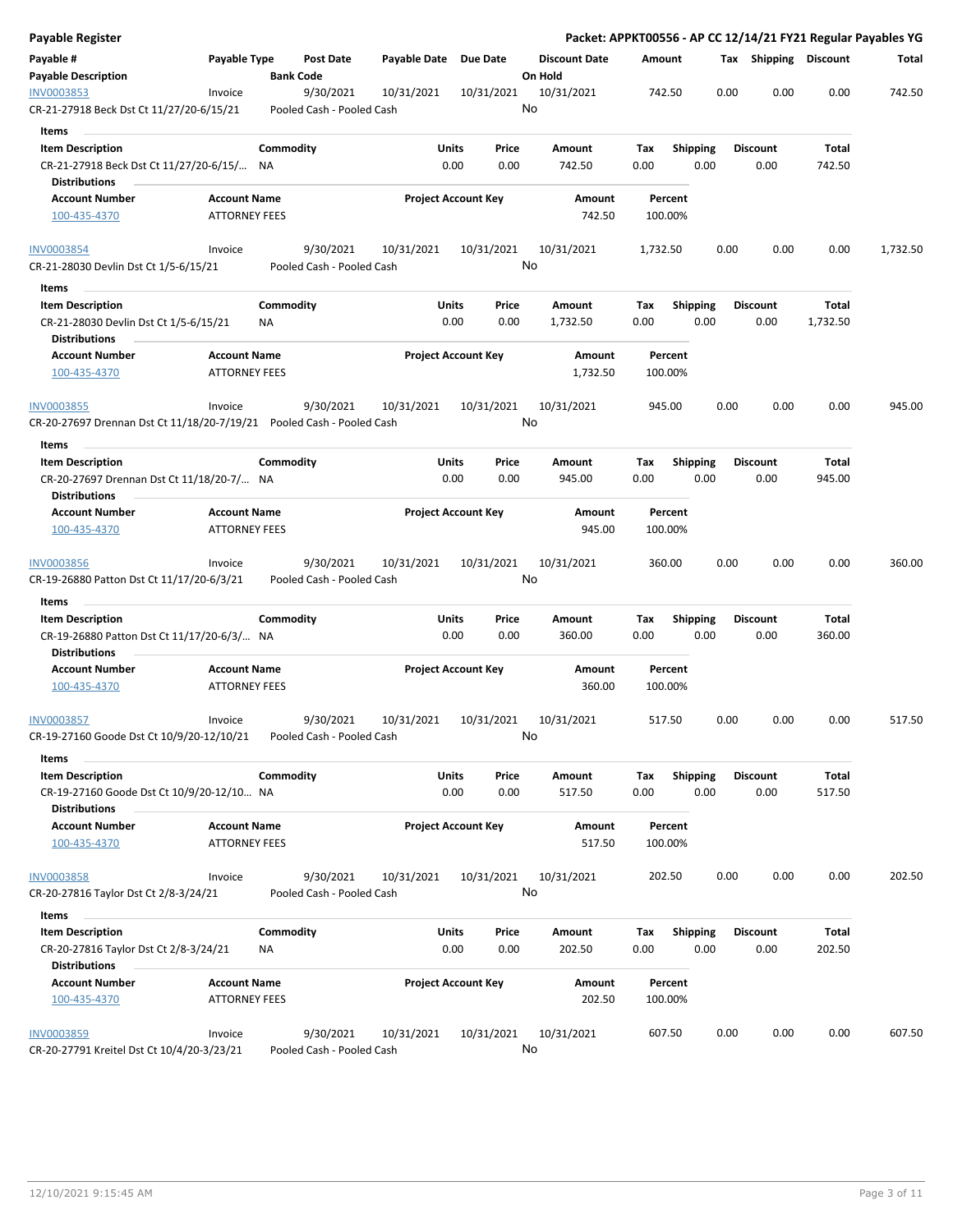| <b>Payable Register</b>                                             |                      |                  |                                        |                            |               |                  |                      |             |                 |      |      |                         |                 | Packet: APPKT00556 - AP CC 12/14/21 FY21 Regular Payables YG |
|---------------------------------------------------------------------|----------------------|------------------|----------------------------------------|----------------------------|---------------|------------------|----------------------|-------------|-----------------|------|------|-------------------------|-----------------|--------------------------------------------------------------|
| Payable #                                                           | Payable Type         |                  | Post Date                              | Payable Date Due Date      |               |                  | <b>Discount Date</b> | Amount      |                 |      |      | Tax Shipping Discount   |                 | Total                                                        |
| <b>Payable Description</b><br>Items                                 |                      | <b>Bank Code</b> |                                        |                            |               |                  | On Hold              |             |                 |      |      |                         |                 |                                                              |
| <b>Item Description</b>                                             |                      | Commodity        |                                        | Units                      |               | Price            | Amount               | Tax         | <b>Shipping</b> |      |      | <b>Discount</b>         | Total           |                                                              |
| CR-20-27791 Kreitel Dst Ct 10/4/20-3/23/ NA<br><b>Distributions</b> |                      |                  |                                        |                            | 0.00          | 0.00             | 607.50               | 0.00        |                 | 0.00 |      | 0.00                    | 607.50          |                                                              |
| <b>Account Number</b>                                               | <b>Account Name</b>  |                  |                                        | <b>Project Account Key</b> |               |                  | Amount               |             | Percent         |      |      |                         |                 |                                                              |
| 100-435-4370                                                        | <b>ATTORNEY FEES</b> |                  |                                        |                            |               |                  | 607.50               |             | 100.00%         |      |      |                         |                 |                                                              |
| <b>INV0003860</b><br>CR-20-27546 Kelton Dst Ct 11/5/20-8/18/21      | Invoice              |                  | 9/30/2021<br>Pooled Cash - Pooled Cash | 10/31/2021                 |               | 10/31/2021<br>No | 10/31/2021           |             | 450.00          |      | 0.00 | 0.00                    | 0.00            | 450.00                                                       |
|                                                                     |                      |                  |                                        |                            |               |                  |                      |             |                 |      |      |                         |                 |                                                              |
| Items                                                               |                      |                  |                                        |                            |               |                  |                      |             |                 |      |      |                         |                 |                                                              |
| <b>Item Description</b>                                             |                      | Commodity        |                                        |                            | Units<br>0.00 | Price<br>0.00    | Amount               | Tax<br>0.00 | <b>Shipping</b> |      |      | <b>Discount</b><br>0.00 | Total<br>450.00 |                                                              |
| CR-20-27546 Kelton Dst Ct 11/5/20-8/18/ NA<br>Distributions         |                      |                  |                                        |                            |               |                  | 450.00               |             |                 | 0.00 |      |                         |                 |                                                              |
| <b>Account Number</b>                                               | <b>Account Name</b>  |                  |                                        | <b>Project Account Key</b> |               |                  | Amount               |             | Percent         |      |      |                         |                 |                                                              |
| 100-435-4370                                                        | ATTORNEY FEES        |                  |                                        |                            |               |                  | 450.00               |             | 100.00%         |      |      |                         |                 |                                                              |
| INV0003861<br>CR-20-27584 Hill Dst Ct 10/29/20-3/23/21              | Invoice              |                  | 9/30/2021<br>Pooled Cash - Pooled Cash | 10/31/2021                 |               | 10/31/2021<br>No | 10/31/2021           |             | 675.00          |      | 0.00 | 0.00                    | 0.00            | 675.00                                                       |
|                                                                     |                      |                  |                                        |                            |               |                  |                      |             |                 |      |      |                         |                 |                                                              |
| Items<br><b>Item Description</b>                                    |                      | Commodity        |                                        |                            | Units         | Price            | Amount               | Tax         | <b>Shipping</b> |      |      | <b>Discount</b>         | Total           |                                                              |
| CR-20-27584 Hill Dst Ct 10/29/20-3/23/21<br><b>Distributions</b>    |                      | ΝA               |                                        |                            | 0.00          | 0.00             | 675.00               | 0.00        |                 | 0.00 |      | 0.00                    | 675.00          |                                                              |
| <b>Account Number</b>                                               | <b>Account Name</b>  |                  |                                        | <b>Project Account Key</b> |               |                  | Amount               |             | Percent         |      |      |                         |                 |                                                              |
| 100-435-4370                                                        | <b>ATTORNEY FEES</b> |                  |                                        |                            |               |                  | 675.00               |             | 100.00%         |      |      |                         |                 |                                                              |
| INV0003862                                                          | Invoice              |                  | 9/30/2021                              | 10/31/2021                 |               | 10/31/2021       | 10/31/2021           | 1,057.50    |                 |      | 0.00 | 0.00                    | 0.00            | 1,057.50                                                     |
| CR-21-27997 Stewart Dst Ct 3/25-8/11/21                             |                      |                  | Pooled Cash - Pooled Cash              |                            |               | No               |                      |             |                 |      |      |                         |                 |                                                              |
| Items                                                               |                      |                  |                                        |                            |               |                  |                      |             |                 |      |      |                         |                 |                                                              |
| <b>Item Description</b>                                             |                      | Commodity        |                                        |                            | Units         | Price            | Amount               | Tax         | <b>Shipping</b> |      |      | <b>Discount</b>         | Total           |                                                              |
| CR-21-27997 Stewart Dst Ct 3/25-8/11/21                             |                      | ΝA               |                                        |                            | 0.00          | 0.00             | 1,057.50             | 0.00        |                 | 0.00 |      | 0.00                    | 1,057.50        |                                                              |
| <b>Distributions</b>                                                |                      |                  |                                        |                            |               |                  |                      |             |                 |      |      |                         |                 |                                                              |
| <b>Account Number</b>                                               | <b>Account Name</b>  |                  |                                        | <b>Project Account Key</b> |               |                  | Amount               |             | Percent         |      |      |                         |                 |                                                              |
| 100-435-4370                                                        | <b>ATTORNEY FEES</b> |                  |                                        |                            |               |                  | 1,057.50             |             | 100.00%         |      |      |                         |                 |                                                              |
| INV0003863                                                          | Invoice              |                  | 9/30/2021                              | 10/31/2021                 |               | 10/31/2021       | 10/31/2021           |             | 472.50          |      | 0.00 | 0.00                    | 0.00            | 472.50                                                       |
| CR-21-27981 Mays Dst Ct 4/1-6/2/21                                  |                      |                  | Pooled Cash - Pooled Cash              |                            |               | No               |                      |             |                 |      |      |                         |                 |                                                              |
| Items                                                               |                      |                  |                                        |                            |               |                  |                      |             |                 |      |      |                         |                 |                                                              |
| <b>Item Description</b>                                             |                      | Commodity        |                                        |                            | Units         | Price            | Amount               | Tax         | Shipping        |      |      | <b>Discount</b>         | <b>Total</b>    |                                                              |
| CR-21-27981 Mays Dst Ct 4/1-6/2/21<br><b>Distributions</b>          |                      | <b>NA</b>        |                                        |                            | 0.00          | 0.00             | 472.50               | 0.00        |                 | 0.00 |      | 0.00                    | 472.50          |                                                              |
| <b>Account Number</b>                                               | <b>Account Name</b>  |                  |                                        | <b>Project Account Key</b> |               |                  | Amount               |             | Percent         |      |      |                         |                 |                                                              |
| 100-435-4370                                                        | <b>ATTORNEY FEES</b> |                  |                                        |                            |               |                  | 472.50               |             | 100.00%         |      |      |                         |                 |                                                              |
| <b>INV0003864</b>                                                   | Invoice              |                  | 9/30/2021                              | 10/31/2021                 |               | 10/31/2021       | 10/31/2021           |             | 630.00          |      | 0.00 | 0.00                    | 0.00            | 630.00                                                       |
| CR-21-27932 Hass Dst Ct 4/4-9/24/21                                 |                      |                  | Pooled Cash - Pooled Cash              |                            |               | No               |                      |             |                 |      |      |                         |                 |                                                              |
| Items                                                               |                      |                  |                                        |                            |               |                  |                      |             |                 |      |      |                         |                 |                                                              |
| <b>Item Description</b>                                             |                      | Commodity        |                                        |                            | Units         | Price            | Amount               | Tax         | <b>Shipping</b> |      |      | <b>Discount</b>         | Total           |                                                              |
| CR-21-27932 Hass Dst Ct 4/4-9/24/21<br><b>Distributions</b>         |                      | NA               |                                        |                            | 0.00          | 0.00             | 630.00               | 0.00        |                 | 0.00 |      | 0.00                    | 630.00          |                                                              |
| <b>Account Number</b>                                               | <b>Account Name</b>  |                  |                                        | <b>Project Account Key</b> |               |                  | Amount               |             | Percent         |      |      |                         |                 |                                                              |
| 100-435-4370                                                        | <b>ATTORNEY FEES</b> |                  |                                        |                            |               |                  | 630.00               |             | 100.00%         |      |      |                         |                 |                                                              |
| <b>INV0003865</b>                                                   | Invoice              |                  | 9/30/2021                              | 10/31/2021                 |               | 10/31/2021       | 10/31/2021           |             | 337.50          |      | 0.00 | 0.00                    | 0.00            | 337.50                                                       |
| CR-18-26575 Riffle Dst Ct 3/30-8/18/21                              |                      |                  | Pooled Cash - Pooled Cash              |                            |               | No               |                      |             |                 |      |      |                         |                 |                                                              |
| Items                                                               |                      |                  |                                        |                            |               |                  |                      |             |                 |      |      |                         |                 |                                                              |
| <b>Item Description</b>                                             |                      | Commodity        |                                        |                            | Units         | Price            | Amount               | Tax         | Shipping        |      |      | <b>Discount</b>         | Total           |                                                              |
| CR-18-26575 Riffle Dst Ct 3/30-8/18/21<br><b>Distributions</b>      |                      | <b>NA</b>        |                                        |                            | 0.00          | 0.00             | 337.50               | 0.00        |                 | 0.00 |      | 0.00                    | 337.50          |                                                              |
| <b>Account Number</b>                                               | <b>Account Name</b>  |                  |                                        | <b>Project Account Key</b> |               |                  | Amount               |             | Percent         |      |      |                         |                 |                                                              |
| 100-435-4370                                                        | ATTORNEY FEES        |                  |                                        |                            |               |                  | 337.50               |             | 100.00%         |      |      |                         |                 |                                                              |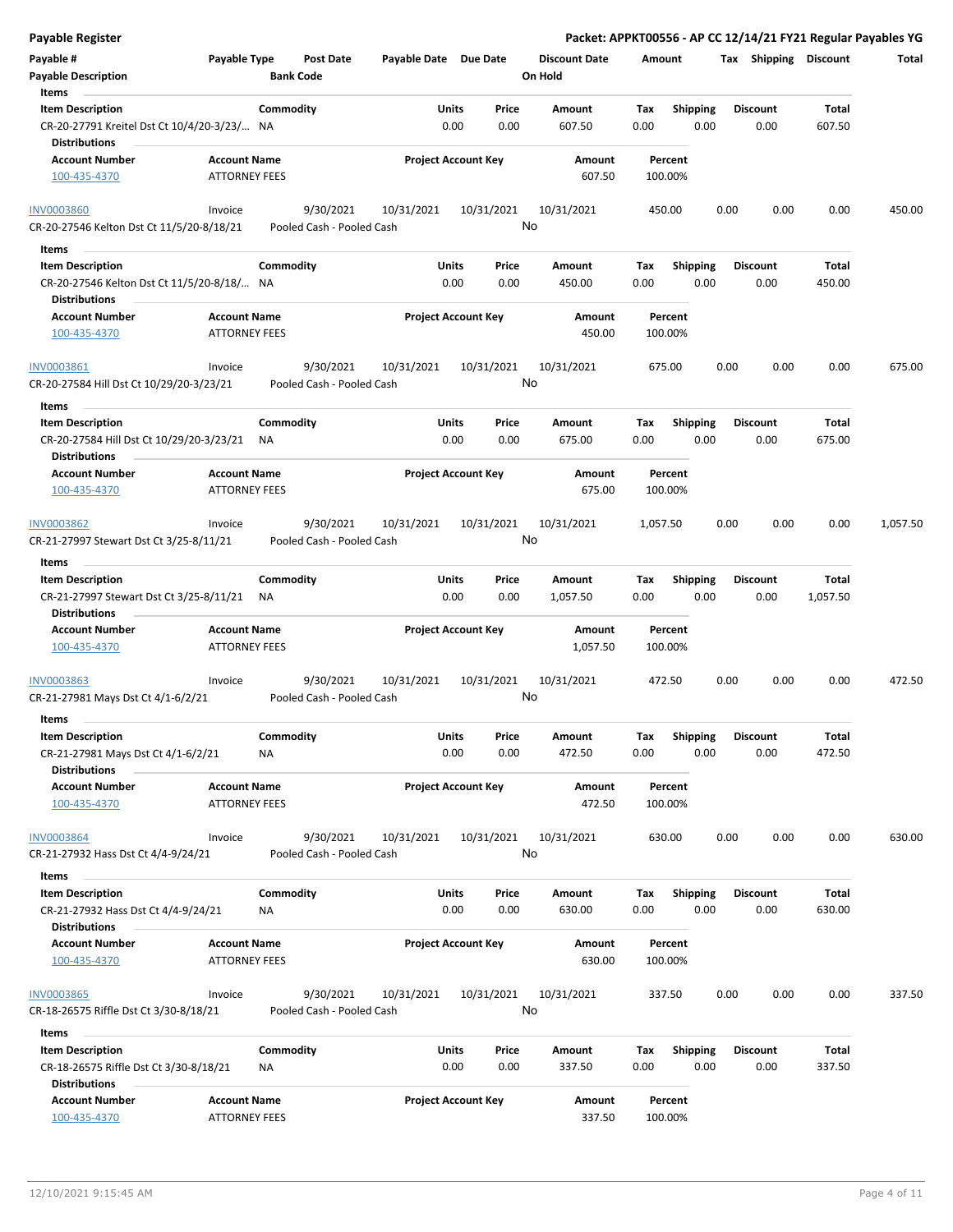| Payable Register                                                  |                      |           |                               |                       |                            |                                 |          |                 |      |                       |          | Packet: APPKT00556 - AP CC 12/14/21 FY21 Regular Payables YG |
|-------------------------------------------------------------------|----------------------|-----------|-------------------------------|-----------------------|----------------------------|---------------------------------|----------|-----------------|------|-----------------------|----------|--------------------------------------------------------------|
| Payable #<br><b>Payable Description</b>                           | Payable Type         |           | Post Date<br><b>Bank Code</b> | Payable Date Due Date |                            | <b>Discount Date</b><br>On Hold | Amount   |                 |      | Tax Shipping Discount |          | Total                                                        |
| INV0003866                                                        | Invoice              |           | 9/30/2021                     | 10/31/2021            | 10/31/2021                 | 10/31/2021                      | 787.50   |                 | 0.00 | 0.00                  | 0.00     | 787.50                                                       |
| CR-21-27921 Carbaugh Dst Ct 3/4-6/1/21                            |                      |           | Pooled Cash - Pooled Cash     |                       |                            | No                              |          |                 |      |                       |          |                                                              |
| Items                                                             |                      |           |                               |                       |                            |                                 |          |                 |      |                       |          |                                                              |
| <b>Item Description</b>                                           |                      | Commodity |                               | Units                 | Price                      | Amount                          | Tax      | <b>Shipping</b> |      | <b>Discount</b>       | Total    |                                                              |
| CR-21-27921 Carbaugh Dst Ct 3/4-6/1/21<br><b>Distributions</b>    |                      | ΝA        |                               | 0.00                  | 0.00                       | 787.50                          | 0.00     | 0.00            |      | 0.00                  | 787.50   |                                                              |
| <b>Account Number</b>                                             | <b>Account Name</b>  |           |                               |                       | <b>Project Account Key</b> | Amount                          |          | Percent         |      |                       |          |                                                              |
| 100-435-4370                                                      | <b>ATTORNEY FEES</b> |           |                               |                       |                            | 787.50                          | 100.00%  |                 |      |                       |          |                                                              |
| <b>INV0003898</b>                                                 | Invoice              |           | 9/30/2021                     | 10/31/2021            | 10/31/2021                 | 10/31/2021                      | 1,530.00 |                 | 0.00 | 0.00                  | 0.00     | 1,530.00                                                     |
| CR-20-27585 Hill Dst Ct 11/25/20-4/7/21<br>Items                  |                      |           | Pooled Cash - Pooled Cash     |                       |                            | No                              |          |                 |      |                       |          |                                                              |
| <b>Item Description</b>                                           |                      | Commodity |                               | Units                 | Price                      | Amount                          | Тах      | <b>Shipping</b> |      | <b>Discount</b>       | Total    |                                                              |
| CR-20-27585 Hill Dst Ct 11/25/20-4/7/21<br><b>Distributions</b>   |                      | ΝA        |                               | 0.00                  | 0.00                       | 1,530.00                        | 0.00     | 0.00            |      | 0.00                  | 1,530.00 |                                                              |
| <b>Account Number</b>                                             | <b>Account Name</b>  |           |                               |                       | <b>Project Account Key</b> | Amount                          |          | Percent         |      |                       |          |                                                              |
| 100-435-4370                                                      | <b>ATTORNEY FEES</b> |           |                               |                       |                            | 1,530.00                        | 100.00%  |                 |      |                       |          |                                                              |
| INV0003899                                                        | Invoice              |           | 9/30/2021                     | 10/31/2021            | 10/31/2021                 | 10/31/2021                      | 697.50   |                 | 0.00 | 0.00                  | 0.00     | 697.50                                                       |
| CR-20-27882 Sadler Dst Ct 1/4-3/26/21                             |                      |           | Pooled Cash - Pooled Cash     |                       |                            | No                              |          |                 |      |                       |          |                                                              |
| Items                                                             |                      |           |                               |                       |                            |                                 |          |                 |      |                       |          |                                                              |
| <b>Item Description</b>                                           |                      | Commodity |                               | Units                 | Price                      | Amount                          | Tax      | <b>Shipping</b> |      | <b>Discount</b>       | Total    |                                                              |
| CR-20-27882 Sadler Dst Ct 1/4-3/26/21<br><b>Distributions</b>     |                      | ΝA        |                               | 0.00                  | 0.00                       | 697.50                          | 0.00     | 0.00            |      | 0.00                  | 697.50   |                                                              |
| <b>Account Number</b>                                             | <b>Account Name</b>  |           |                               |                       | <b>Project Account Key</b> | Amount                          |          | Percent         |      |                       |          |                                                              |
| 100-435-4370                                                      | <b>ATTORNEY FEES</b> |           |                               |                       |                            | 697.50                          | 100.00%  |                 |      |                       |          |                                                              |
| <b>INV0003900</b>                                                 | Invoice              |           | 9/30/2021                     | 10/31/2021            | 10/31/2021                 | 10/31/2021<br>No                | 765.00   |                 | 0.00 | 0.00                  | 0.00     | 765.00                                                       |
| CR-20-27678 Butner Dst Ct 3/26-9/2/21                             |                      |           | Pooled Cash - Pooled Cash     |                       |                            |                                 |          |                 |      |                       |          |                                                              |
| Items                                                             |                      |           |                               |                       |                            |                                 |          |                 |      |                       |          |                                                              |
| <b>Item Description</b>                                           |                      | Commodity |                               | Units                 | Price                      | Amount                          | Tax      | <b>Shipping</b> |      | <b>Discount</b>       | Total    |                                                              |
| CR-20-27678 Butner Dst Ct 3/26-9/2/21<br><b>Distributions</b>     |                      | ΝA        |                               | 0.00                  | 0.00                       | 765.00                          | 0.00     | 0.00            |      | 0.00                  | 765.00   |                                                              |
| <b>Account Number</b>                                             | <b>Account Name</b>  |           |                               |                       | <b>Project Account Key</b> | Amount                          |          | Percent         |      |                       |          |                                                              |
| 100-435-4370                                                      | <b>ATTORNEY FEES</b> |           |                               |                       |                            | 765.00                          | 100.00%  |                 |      |                       |          |                                                              |
| INV0003901                                                        | Invoice              |           | 9/30/2021                     | 10/31/2021            | 10/31/2021                 | 10/31/2021                      | 270.00   |                 | 0.00 | 0.00                  | 0.00     | 270.00                                                       |
| CR-15-25307 Valdiserri Dst Ct 2/26-4/8/21<br>Items                |                      |           | Pooled Cash - Pooled Cash     |                       |                            | No                              |          |                 |      |                       |          |                                                              |
| <b>Item Description</b>                                           |                      | Commodity |                               | Units                 | Price                      | Amount                          | Tax      | <b>Shipping</b> |      | <b>Discount</b>       | Total    |                                                              |
| CR-15-25307 Valdiserri Dst Ct 2/26-4/8/21<br><b>Distributions</b> |                      | <b>NA</b> |                               | 0.00                  | 0.00                       | 270.00                          | 0.00     | 0.00            |      | 0.00                  | 270.00   |                                                              |
| <b>Account Number</b>                                             | <b>Account Name</b>  |           |                               |                       | <b>Project Account Key</b> | Amount                          |          | Percent         |      |                       |          |                                                              |
| 100-435-4370                                                      | <b>ATTORNEY FEES</b> |           |                               |                       |                            | 270.00                          | 100.00%  |                 |      |                       |          |                                                              |
| INV0003902                                                        | Invoice              |           | 9/30/2021                     | 10/31/2021            | 10/31/2021                 | 10/31/2021                      | 720.00   |                 | 0.00 | 0.00                  | 0.00     | 720.00                                                       |
| CR-19-27032 Garrison Dst Ct 10/9/20-6/5/21                        |                      |           | Pooled Cash - Pooled Cash     |                       |                            | No                              |          |                 |      |                       |          |                                                              |
| Items                                                             |                      |           |                               |                       |                            |                                 |          |                 |      |                       |          |                                                              |
| <b>Item Description</b>                                           |                      | Commodity |                               | Units                 | Price                      | Amount                          | Tax      | <b>Shipping</b> |      | <b>Discount</b>       | Total    |                                                              |
| CR-19-27032 Garrison Dst Ct 10/9/20-6/5 NA                        |                      |           |                               | 0.00                  | 0.00                       | 720.00                          | 0.00     | 0.00            |      | 0.00                  | 720.00   |                                                              |
| <b>Distributions</b>                                              |                      |           |                               |                       |                            |                                 |          |                 |      |                       |          |                                                              |
| <b>Account Number</b>                                             | <b>Account Name</b>  |           |                               |                       | <b>Project Account Key</b> | Amount                          |          | Percent         |      |                       |          |                                                              |
| 100-435-4370                                                      | <b>ATTORNEY FEES</b> |           |                               |                       |                            | 720.00                          | 100.00%  |                 |      |                       |          |                                                              |
| <b>INV0003903</b>                                                 | Invoice              |           | 9/30/2021                     | 10/31/2021            | 10/31/2021                 | 10/31/2021                      | 382.50   |                 | 0.00 | 0.00                  | 0.00     | 382.50                                                       |
| CR-20-27537 Hairsine Dst Ct 3/17-5/6/21                           |                      |           | Pooled Cash - Pooled Cash     |                       |                            | No                              |          |                 |      |                       |          |                                                              |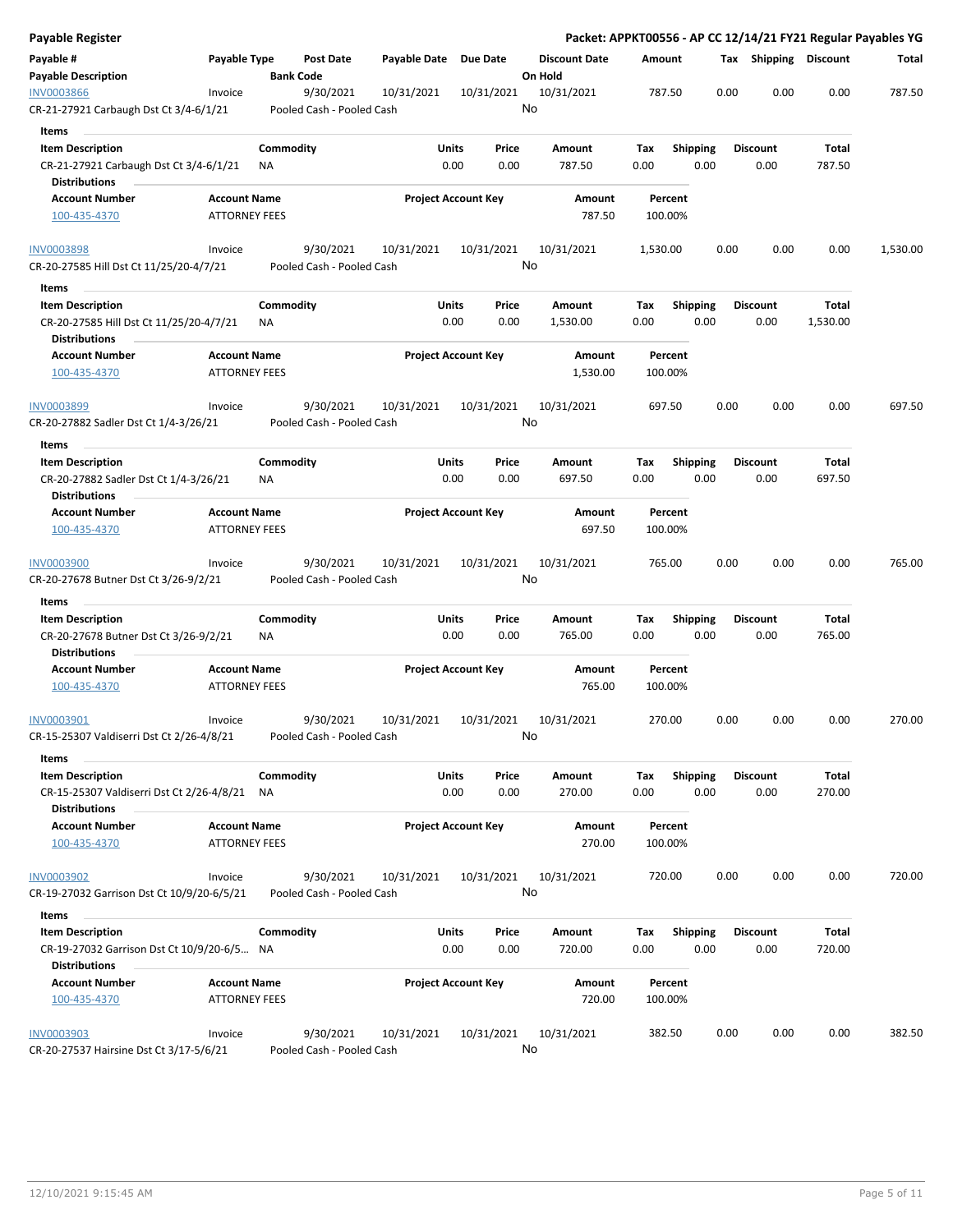| <b>Payable Register</b>                                                                      |                                             |           |                                        |                            |               |                  |                      |             |                    |      |      |                         |                 | Packet: APPKT00556 - AP CC 12/14/21 FY21 Regular Payables YG |
|----------------------------------------------------------------------------------------------|---------------------------------------------|-----------|----------------------------------------|----------------------------|---------------|------------------|----------------------|-------------|--------------------|------|------|-------------------------|-----------------|--------------------------------------------------------------|
| Payable #                                                                                    | Payable Type                                |           | Post Date                              | Payable Date Due Date      |               |                  | <b>Discount Date</b> | Amount      |                    |      |      | Tax Shipping Discount   |                 | Total                                                        |
| <b>Payable Description</b>                                                                   |                                             |           | <b>Bank Code</b>                       |                            |               |                  | On Hold              |             |                    |      |      |                         |                 |                                                              |
| Items                                                                                        |                                             |           |                                        |                            |               |                  |                      |             |                    |      |      |                         |                 |                                                              |
| <b>Item Description</b>                                                                      |                                             | Commodity |                                        |                            | <b>Units</b>  | Price            | Amount               | Tax         | <b>Shipping</b>    |      |      | <b>Discount</b>         | Total           |                                                              |
| CR-20-27537 Hairsine Dst Ct 3/17-5/6/21                                                      |                                             | ΝA        |                                        |                            | 0.00          | 0.00             | 382.50               | 0.00        |                    | 0.00 |      | 0.00                    | 382.50          |                                                              |
| <b>Distributions</b>                                                                         |                                             |           |                                        |                            |               |                  |                      |             |                    |      |      |                         |                 |                                                              |
| <b>Account Number</b>                                                                        | <b>Account Name</b>                         |           |                                        | <b>Project Account Key</b> |               |                  | Amount               |             | Percent            |      |      |                         |                 |                                                              |
| 100-435-4370                                                                                 | <b>ATTORNEY FEES</b>                        |           |                                        |                            |               |                  | 382.50               |             | 100.00%            |      |      |                         |                 |                                                              |
| <b>INV0003904</b><br>CR-20-27537 Hairsine Dst Ct 10/15/20-1/24/21  Pooled Cash - Pooled Cash | Invoice                                     |           | 9/30/2021                              | 10/31/2021                 |               | 10/31/2021<br>No | 10/31/2021           |             | 675.00             |      | 0.00 | 0.00                    | 0.00            | 675.00                                                       |
|                                                                                              |                                             |           |                                        |                            |               |                  |                      |             |                    |      |      |                         |                 |                                                              |
| Items                                                                                        |                                             |           |                                        |                            |               |                  |                      |             |                    |      |      |                         |                 |                                                              |
| <b>Item Description</b>                                                                      |                                             | Commodity |                                        |                            | Units         | Price            | Amount               | Tax         | <b>Shipping</b>    |      |      | <b>Discount</b>         | Total           |                                                              |
| CR-20-27537 Hairsine Dst Ct 10/15/20-1/ NA<br><b>Distributions</b>                           |                                             |           |                                        |                            | 0.00          | 0.00             | 675.00               | 0.00        |                    | 0.00 |      | 0.00                    | 675.00          |                                                              |
| <b>Account Number</b>                                                                        | <b>Account Name</b>                         |           |                                        | <b>Project Account Key</b> |               |                  | Amount               |             | Percent            |      |      |                         |                 |                                                              |
| 100-435-4370                                                                                 | <b>ATTORNEY FEES</b>                        |           |                                        |                            |               |                  | 675.00               |             | 100.00%            |      |      |                         |                 |                                                              |
| <b>INV0003905</b><br>CR-20-27833 Martin Dst Ct 12/10/20-5/12/21                              | Invoice                                     |           | 9/30/2021<br>Pooled Cash - Pooled Cash | 10/31/2021                 |               | 10/31/2021<br>No | 10/31/2021           |             | 607.50             |      | 0.00 | 0.00                    | 0.00            | 607.50                                                       |
|                                                                                              |                                             |           |                                        |                            |               |                  |                      |             |                    |      |      |                         |                 |                                                              |
| Items                                                                                        |                                             |           |                                        |                            |               |                  |                      |             |                    |      |      |                         |                 |                                                              |
| <b>Item Description</b><br>CR-20-27833 Martin Dst Ct 12/10/20-5/12 NA                        |                                             | Commodity |                                        |                            | Units<br>0.00 | Price<br>0.00    | Amount<br>607.50     | Tax<br>0.00 | <b>Shipping</b>    | 0.00 |      | <b>Discount</b><br>0.00 | Total<br>607.50 |                                                              |
| <b>Distributions</b><br><b>Account Number</b>                                                | <b>Account Name</b>                         |           |                                        | <b>Project Account Key</b> |               |                  | Amount               |             | Percent            |      |      |                         |                 |                                                              |
| 100-435-4370                                                                                 | <b>ATTORNEY FEES</b>                        |           |                                        |                            |               |                  | 607.50               |             | 100.00%            |      |      |                         |                 |                                                              |
| <b>INV0003906</b>                                                                            | Invoice                                     |           | 9/30/2021                              | 10/31/2021                 |               | 10/31/2021       | 10/31/2021           |             | 517.50             |      | 0.00 | 0.00                    | 0.00            | 517.50                                                       |
|                                                                                              |                                             |           | Pooled Cash - Pooled Cash              |                            |               | No               |                      |             |                    |      |      |                         |                 |                                                              |
| CR-20-27794 May Dst Ct 3/4-7/26/21                                                           |                                             |           |                                        |                            |               |                  |                      |             |                    |      |      |                         |                 |                                                              |
| Items                                                                                        |                                             |           |                                        |                            |               |                  |                      |             |                    |      |      |                         |                 |                                                              |
| <b>Item Description</b>                                                                      |                                             | Commodity |                                        |                            | Units         | Price            | Amount               | Tax         | <b>Shipping</b>    |      |      | <b>Discount</b>         | Total           |                                                              |
| CR-20-27794 May Dst Ct 3/4-7/26/21<br><b>Distributions</b>                                   |                                             | ΝA        |                                        |                            | 0.00          | 0.00             | 517.50               | 0.00        |                    | 0.00 |      | 0.00                    | 517.50          |                                                              |
| <b>Account Number</b>                                                                        | <b>Account Name</b>                         |           |                                        | <b>Project Account Key</b> |               |                  | Amount               |             | Percent            |      |      |                         |                 |                                                              |
| 100-435-4370                                                                                 | <b>ATTORNEY FEES</b>                        |           |                                        |                            |               |                  | 517.50               |             | 100.00%            |      |      |                         |                 |                                                              |
| INV0003907                                                                                   | Invoice                                     |           | 9/30/2021                              | 10/31/2021                 |               | 10/31/2021       | 10/31/2021           |             | 832.50             |      | 0.00 | 0.00                    | 0.00            | 832.50                                                       |
| CR-20-27532 Crider Dst Ct 11/11/20-7/2/21                                                    |                                             |           | Pooled Cash - Pooled Cash              |                            |               | No               |                      |             |                    |      |      |                         |                 |                                                              |
| Items                                                                                        |                                             |           |                                        |                            |               |                  |                      |             |                    |      |      |                         |                 |                                                              |
| <b>Item Description</b>                                                                      |                                             | Commodity |                                        |                            | Units         | Price            | Amount               | Tax         | Shipping           |      |      | <b>Discount</b>         | Total           |                                                              |
| CR-20-27532 Crider Dst Ct 11/11/20-7/2/ NA<br><b>Distributions</b>                           |                                             |           |                                        |                            | 0.00          | 0.00             | 832.50               | 0.00        |                    | 0.00 |      | 0.00                    | 832.50          |                                                              |
| <b>Account Number</b>                                                                        | <b>Account Name</b>                         |           |                                        | <b>Project Account Key</b> |               |                  | Amount               |             | Percent            |      |      |                         |                 |                                                              |
| 100-435-4370                                                                                 | <b>ATTORNEY FEES</b>                        |           |                                        |                            |               |                  | 832.50               |             | 100.00%            |      |      |                         |                 |                                                              |
| <b>INV0003908</b>                                                                            | Invoice                                     |           | 9/30/2021                              | 10/31/2021                 |               | 10/31/2021       | 10/31/2021           |             | 202.50             |      | 0.00 | 0.00                    | 0.00            | 202.50                                                       |
| CR-19-27160 Goode Dst Ct 6/2-11/21                                                           |                                             |           | Pooled Cash - Pooled Cash              |                            |               | No               |                      |             |                    |      |      |                         |                 |                                                              |
| Items                                                                                        |                                             |           |                                        |                            |               |                  |                      |             |                    |      |      |                         |                 |                                                              |
| <b>Item Description</b>                                                                      |                                             | Commodity |                                        |                            | Units         | Price            | Amount               | Тах         | <b>Shipping</b>    |      |      | <b>Discount</b>         | Total           |                                                              |
| CR-19-27160 Goode Dst Ct 6/2-11/21<br><b>Distributions</b>                                   |                                             | NA        |                                        |                            | 0.00          | 0.00             | 202.50               | 0.00        |                    | 0.00 |      | 0.00                    | 202.50          |                                                              |
| <b>Account Number</b><br>100-435-4370                                                        | <b>Account Name</b><br><b>ATTORNEY FEES</b> |           |                                        | <b>Project Account Key</b> |               |                  | Amount<br>202.50     |             | Percent<br>100.00% |      |      |                         |                 |                                                              |
|                                                                                              |                                             |           |                                        |                            |               |                  |                      |             |                    |      |      |                         |                 |                                                              |
| <b>INV0003909</b>                                                                            | Invoice                                     |           | 9/30/2021                              | 10/31/2021                 |               | 10/31/2021       | 10/31/2021           |             | 967.50             |      | 0.00 | 0.00                    | 0.00            | 967.50                                                       |
| CR-20-27647 Weems Dst Ct 12/2/20-7/30/21                                                     |                                             |           | Pooled Cash - Pooled Cash              |                            |               | No               |                      |             |                    |      |      |                         |                 |                                                              |
| Items                                                                                        |                                             |           |                                        |                            |               |                  |                      |             |                    |      |      |                         |                 |                                                              |
| <b>Item Description</b>                                                                      |                                             | Commodity |                                        |                            | Units         | Price            | Amount               | Tax         | <b>Shipping</b>    |      |      | Discount                | Total           |                                                              |
| CR-20-27647 Weems Dst Ct 12/2/20-7/30 NA<br><b>Distributions</b>                             |                                             |           |                                        |                            | 0.00          | 0.00             | 967.50               | 0.00        |                    | 0.00 |      | 0.00                    | 967.50          |                                                              |
| <b>Account Number</b>                                                                        | <b>Account Name</b>                         |           |                                        | <b>Project Account Key</b> |               |                  | Amount               |             | Percent            |      |      |                         |                 |                                                              |
| 100-435-4370                                                                                 | <b>ATTORNEY FEES</b>                        |           |                                        |                            |               |                  | 967.50               |             | 100.00%            |      |      |                         |                 |                                                              |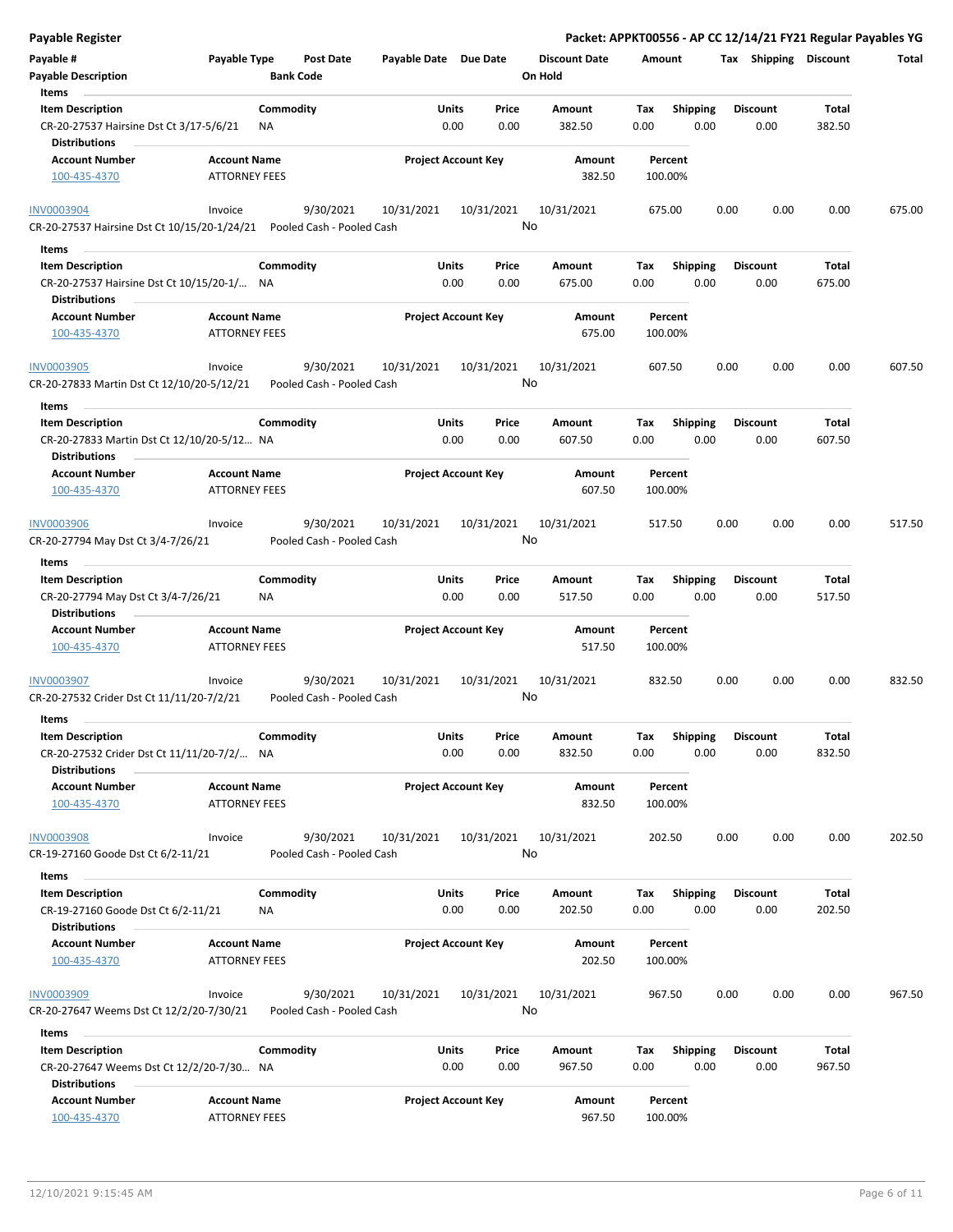| Payable Register                                                   |                                             |           |                                        |                       |                            |    |                                 |          |                    |                 |      |                       |          | Packet: APPKT00556 - AP CC 12/14/21 FY21 Regular Payables YG |
|--------------------------------------------------------------------|---------------------------------------------|-----------|----------------------------------------|-----------------------|----------------------------|----|---------------------------------|----------|--------------------|-----------------|------|-----------------------|----------|--------------------------------------------------------------|
| Payable #<br><b>Payable Description</b>                            | Payable Type                                |           | Post Date<br><b>Bank Code</b>          | Payable Date Due Date |                            |    | <b>Discount Date</b><br>On Hold | Amount   |                    |                 |      | Tax Shipping Discount |          | Total                                                        |
| INV0003910                                                         | Invoice                                     |           | 9/30/2021                              | 10/31/2021            | 10/31/2021                 |    | 10/31/2021                      |          | 697.50             |                 | 0.00 | 0.00                  | 0.00     | 697.50                                                       |
| CR-20-27447 Meddars Dst Ct 12/2/20-7/30/21                         |                                             |           | Pooled Cash - Pooled Cash              |                       |                            | No |                                 |          |                    |                 |      |                       |          |                                                              |
| Items                                                              |                                             |           |                                        |                       |                            |    |                                 |          |                    |                 |      |                       |          |                                                              |
| <b>Item Description</b>                                            |                                             | Commodity |                                        | Units                 | Price                      |    | Amount                          | Тах      |                    | <b>Shipping</b> |      | Discount              | Total    |                                                              |
| CR-20-27447 Meddars Dst Ct 12/2/20-7/3 NA                          |                                             |           |                                        |                       | 0.00<br>0.00               |    | 697.50                          | 0.00     |                    | 0.00            |      | 0.00                  | 697.50   |                                                              |
| <b>Distributions</b>                                               |                                             |           |                                        |                       |                            |    |                                 |          |                    |                 |      |                       |          |                                                              |
| <b>Account Number</b>                                              | <b>Account Name</b>                         |           |                                        |                       | <b>Project Account Key</b> |    | Amount                          |          | Percent            |                 |      |                       |          |                                                              |
| 100-435-4370                                                       | <b>ATTORNEY FEES</b>                        |           |                                        |                       |                            |    | 697.50                          |          | 100.00%            |                 |      |                       |          |                                                              |
| INV0003911                                                         | Invoice                                     |           | 9/30/2021                              | 10/31/2021            | 10/31/2021                 |    | 10/31/2021                      |          | 270.00             |                 | 0.00 | 0.00                  | 0.00     | 270.00                                                       |
| CR-20-27480 Meester Dst Ct 11/5-12/3/20                            |                                             |           | Pooled Cash - Pooled Cash              |                       |                            | No |                                 |          |                    |                 |      |                       |          |                                                              |
| Items                                                              |                                             |           |                                        |                       |                            |    |                                 |          |                    |                 |      |                       |          |                                                              |
| <b>Item Description</b>                                            |                                             | Commodity |                                        | Units                 | Price                      |    | Amount                          | Tax      |                    | <b>Shipping</b> |      | <b>Discount</b>       | Total    |                                                              |
| CR-20-27480 Meester Dst Ct 11/5-12/3/20 NA<br><b>Distributions</b> |                                             |           |                                        |                       | 0.00<br>0.00               |    | 270.00                          | 0.00     |                    | 0.00            |      | 0.00                  | 270.00   |                                                              |
| <b>Account Number</b><br>100-435-4370                              | <b>Account Name</b><br><b>ATTORNEY FEES</b> |           |                                        |                       | <b>Project Account Key</b> |    | Amount<br>270.00                |          | Percent<br>100.00% |                 |      |                       |          |                                                              |
| INV0003912                                                         | Invoice                                     |           | 9/30/2021                              | 10/31/2021            | 10/31/2021                 |    | 10/31/2021                      |          | 427.50             |                 | 0.00 | 0.00                  | 0.00     | 427.50                                                       |
| CR-19-26958 Carroll Dst Ct 10/6-12/9/21                            |                                             |           | Pooled Cash - Pooled Cash              |                       |                            | No |                                 |          |                    |                 |      |                       |          |                                                              |
| Items                                                              |                                             |           |                                        |                       |                            |    |                                 |          |                    |                 |      |                       |          |                                                              |
| <b>Item Description</b>                                            |                                             | Commodity |                                        | Units                 | Price                      |    | Amount                          | Tax      |                    | <b>Shipping</b> |      | <b>Discount</b>       | Total    |                                                              |
| CR-19-26958 Carroll Dst Ct 10/6-12/9/21                            |                                             | ΝA        |                                        |                       | 0.00<br>0.00               |    | 427.50                          | 0.00     |                    | 0.00            |      | 0.00                  | 427.50   |                                                              |
| <b>Distributions</b>                                               |                                             |           |                                        |                       |                            |    |                                 |          |                    |                 |      |                       |          |                                                              |
| <b>Account Number</b>                                              | <b>Account Name</b>                         |           |                                        |                       | <b>Project Account Key</b> |    | Amount                          |          | Percent            |                 |      |                       |          |                                                              |
| 100-435-4370                                                       | <b>ATTORNEY FEES</b>                        |           |                                        |                       |                            |    | 427.50                          |          | 100.00%            |                 |      |                       |          |                                                              |
| INV0003913<br>CR-20-27301 Crabtree Dst Ct 11/4/20-6/17/21          | Invoice                                     |           | 9/30/2021<br>Pooled Cash - Pooled Cash | 10/31/2021            | 10/31/2021                 | No | 10/31/2021                      |          | 607.50             |                 | 0.00 | 0.00                  | 0.00     | 607.50                                                       |
| Items                                                              |                                             |           |                                        |                       |                            |    |                                 |          |                    |                 |      |                       |          |                                                              |
| <b>Item Description</b>                                            |                                             | Commodity |                                        | Units                 | Price                      |    | Amount                          | Tax      |                    | <b>Shipping</b> |      | <b>Discount</b>       | Total    |                                                              |
| CR-20-27301 Crabtree Dst Ct 11/4/20-6/1 NA                         |                                             |           |                                        |                       | 0.00<br>0.00               |    | 607.50                          | 0.00     |                    | 0.00            |      | 0.00                  | 607.50   |                                                              |
| <b>Distributions</b>                                               |                                             |           |                                        |                       |                            |    |                                 |          |                    |                 |      |                       |          |                                                              |
| <b>Account Number</b>                                              | <b>Account Name</b>                         |           |                                        |                       | <b>Project Account Key</b> |    | Amount                          |          | Percent            |                 |      |                       |          |                                                              |
| 100-435-4370                                                       | <b>ATTORNEY FEES</b>                        |           |                                        |                       |                            |    | 607.50                          |          | 100.00%            |                 |      |                       |          |                                                              |
| INV0003914                                                         | Invoice                                     |           | 9/30/2021                              | 10/31/2021            | 10/31/2021                 |    | 10/31/2021                      |          | 652.50             |                 | 0.00 | 0.00                  | 0.00     | 652.50                                                       |
| CR-20-27558 White Dst Ct 11/2/20-9/17/21                           |                                             |           | Pooled Cash - Pooled Cash              |                       |                            | No |                                 |          |                    |                 |      |                       |          |                                                              |
| Items                                                              |                                             |           |                                        |                       |                            |    |                                 |          |                    |                 |      |                       |          |                                                              |
| <b>Item Description</b>                                            |                                             | Commodity |                                        | Units                 | Price                      |    | Amount                          | Tax      |                    | <b>Shipping</b> |      | <b>Discount</b>       | Total    |                                                              |
| CR-20-27558 White Dst Ct 11/2/20-9/17/ NA<br><b>Distributions</b>  |                                             |           |                                        |                       | 0.00<br>0.00               |    | 652.50                          | 0.00     |                    | 0.00            |      | 0.00                  | 652.50   |                                                              |
| <b>Account Number</b>                                              | <b>Account Name</b>                         |           |                                        |                       | <b>Project Account Key</b> |    | Amount                          |          | Percent            |                 |      |                       |          |                                                              |
| 100-435-4370                                                       | <b>ATTORNEY FEES</b>                        |           |                                        |                       |                            |    | 652.50                          |          | 100.00%            |                 |      |                       |          |                                                              |
| INV0003915                                                         | Invoice                                     |           | 9/30/2021                              | 10/31/2021            | 10/31/2021                 |    | 10/31/2021                      | 1,282.50 |                    |                 | 0.00 | 0.00                  | 0.00     | 1,282.50                                                     |
| CR-20-27610 Prater Dst Ct 10/21/20-9/22/21                         |                                             |           | Pooled Cash - Pooled Cash              |                       |                            | No |                                 |          |                    |                 |      |                       |          |                                                              |
| Items                                                              |                                             |           |                                        |                       |                            |    |                                 |          |                    |                 |      |                       |          |                                                              |
| <b>Item Description</b>                                            |                                             | Commodity |                                        | Units                 | Price                      |    | Amount                          | Tax      |                    | <b>Shipping</b> |      | <b>Discount</b>       | Total    |                                                              |
| CR-20-27610 Prater Dst Ct 10/21/20-9/22 NA                         |                                             |           |                                        |                       | 0.00<br>0.00               |    | 1,282.50                        | 0.00     |                    | 0.00            |      | 0.00                  | 1,282.50 |                                                              |
| <b>Distributions</b>                                               |                                             |           |                                        |                       |                            |    |                                 |          |                    |                 |      |                       |          |                                                              |
| <b>Account Number</b>                                              | <b>Account Name</b>                         |           |                                        |                       | <b>Project Account Key</b> |    | Amount                          |          | Percent            |                 |      |                       |          |                                                              |
| 100-435-4370                                                       | <b>ATTORNEY FEES</b>                        |           |                                        |                       |                            |    | 1,282.50                        |          | 100.00%            |                 |      |                       |          |                                                              |
| INV0003916                                                         | Invoice                                     |           | 9/30/2021                              | 10/31/2021            | 10/31/2021                 |    | 10/31/2021                      |          | 877.50             |                 | 0.00 | 0.00                  | 0.00     | 877.50                                                       |
| CR-20-27843 Calloway Dst Ct 1/15-9/9/21                            |                                             |           | Pooled Cash - Pooled Cash              |                       |                            | No |                                 |          |                    |                 |      |                       |          |                                                              |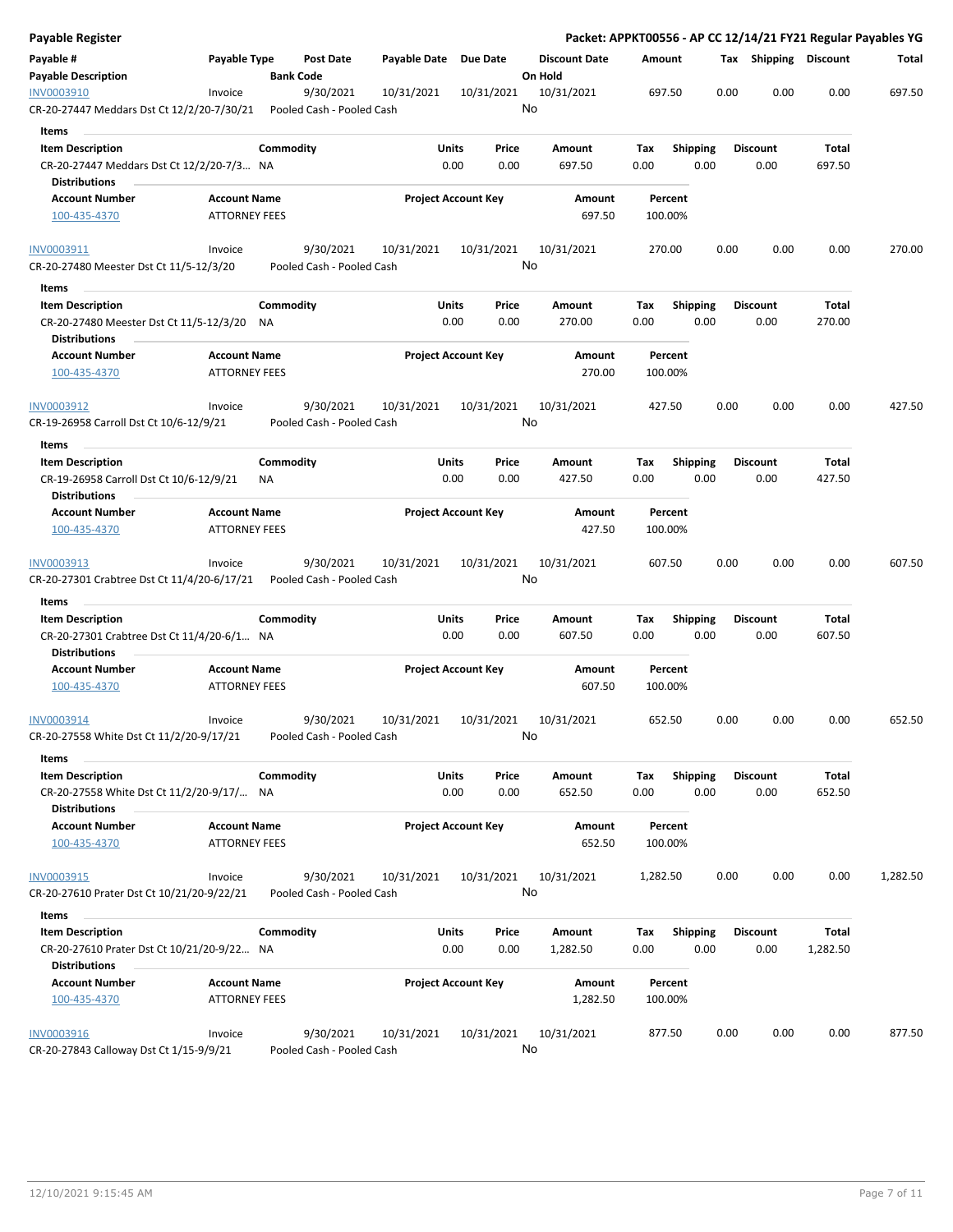| Payable Register                                                                          |                                             |                  |                                        |                            |            |               |                                 |                    |                         |      |                         | Packet: APPKT00556 - AP CC 12/14/21 FY21 Regular Payables YG |          |
|-------------------------------------------------------------------------------------------|---------------------------------------------|------------------|----------------------------------------|----------------------------|------------|---------------|---------------------------------|--------------------|-------------------------|------|-------------------------|--------------------------------------------------------------|----------|
| Payable #<br><b>Payable Description</b>                                                   | Payable Type                                | <b>Bank Code</b> | Post Date                              | Payable Date Due Date      |            |               | <b>Discount Date</b><br>On Hold | Amount             |                         |      | Tax Shipping Discount   |                                                              | Total    |
| Items                                                                                     |                                             |                  |                                        |                            |            |               |                                 |                    |                         |      |                         |                                                              |          |
| <b>Item Description</b>                                                                   |                                             | Commodity        |                                        | Units                      |            | Price         | Amount                          | Tax                | <b>Shipping</b>         |      | <b>Discount</b>         | Total                                                        |          |
| CR-20-27843 Calloway Dst Ct 1/15-9/9/21<br><b>Distributions</b>                           |                                             | ΝA               |                                        |                            | 0.00       | 0.00          | 877.50                          | 0.00               | 0.00                    |      | 0.00                    | 877.50                                                       |          |
| <b>Account Number</b>                                                                     | <b>Account Name</b>                         |                  |                                        | <b>Project Account Key</b> |            |               | Amount                          | Percent            |                         |      |                         |                                                              |          |
| 100-435-4370                                                                              | <b>ATTORNEY FEES</b>                        |                  |                                        |                            |            |               | 877.50                          | 100.00%            |                         |      |                         |                                                              |          |
| INV0003917                                                                                | Invoice                                     |                  | 9/30/2021                              | 10/31/2021                 | 10/31/2021 |               | 10/31/2021                      | 112.50             |                         | 0.00 | 0.00                    | 0.00                                                         | 112.50   |
| CR-20-27768 Bolden Dst Ct 11/18-12/3/20                                                   |                                             |                  | Pooled Cash - Pooled Cash              |                            |            | No            |                                 |                    |                         |      |                         |                                                              |          |
| Items                                                                                     |                                             |                  |                                        |                            |            |               |                                 |                    |                         |      |                         |                                                              |          |
| <b>Item Description</b><br>CR-20-27768 Bolden Dst Ct 11/18-12/3/20                        |                                             | Commodity<br>NA  |                                        | Units                      | 0.00       | Price<br>0.00 | Amount<br>112.50                | Tax<br>0.00        | <b>Shipping</b><br>0.00 |      | <b>Discount</b><br>0.00 | Total<br>112.50                                              |          |
| <b>Distributions</b>                                                                      |                                             |                  |                                        |                            |            |               |                                 |                    |                         |      |                         |                                                              |          |
| <b>Account Number</b><br>100-435-4370                                                     | <b>Account Name</b><br><b>ATTORNEY FEES</b> |                  |                                        | <b>Project Account Key</b> |            |               | Amount<br>112.50                | Percent<br>100.00% |                         |      |                         |                                                              |          |
| <b>INV0003918</b>                                                                         | Invoice                                     |                  | 9/30/2021                              | 10/31/2021                 | 10/31/2021 |               | 10/31/2021                      | 225.00             |                         | 0.00 | 0.00                    | 0.00                                                         | 225.00   |
| CR-18-26823 Kelsey Dst Ct 3/9-4/15/21                                                     |                                             |                  | Pooled Cash - Pooled Cash              |                            |            | No            |                                 |                    |                         |      |                         |                                                              |          |
| Items                                                                                     |                                             |                  |                                        |                            |            |               |                                 |                    |                         |      |                         |                                                              |          |
| <b>Item Description</b>                                                                   |                                             | Commodity        |                                        | Units                      |            | Price         | Amount                          | Tax                | <b>Shipping</b>         |      | <b>Discount</b>         | Total                                                        |          |
| CR-18-26823 Kelsey Dst Ct 3/9-4/15/21<br><b>Distributions</b>                             |                                             | ΝA               |                                        |                            | 0.00       | 0.00          | 225.00                          | 0.00               | 0.00                    |      | 0.00                    | 225.00                                                       |          |
| <b>Account Number</b>                                                                     | <b>Account Name</b>                         |                  |                                        | <b>Project Account Key</b> |            |               | Amount                          | Percent            |                         |      |                         |                                                              |          |
| 100-435-4370                                                                              | <b>ATTORNEY FEES</b>                        |                  |                                        |                            |            |               | 225.00                          | 100.00%            |                         |      |                         |                                                              |          |
| INV0003919                                                                                | Invoice                                     |                  | 9/30/2021                              | 10/31/2021                 | 10/31/2021 |               | 10/31/2021                      | 697.50             |                         | 0.00 | 0.00                    | 0.00                                                         | 697.50   |
| CR-21-27917 Bassett Dst Ct 11/8/20-9/29/21                                                |                                             |                  | Pooled Cash - Pooled Cash              |                            |            |               | No                              |                    |                         |      |                         |                                                              |          |
| Items                                                                                     |                                             |                  |                                        |                            |            |               |                                 |                    |                         |      |                         |                                                              |          |
| <b>Item Description</b>                                                                   |                                             | Commodity        |                                        | Units                      |            | Price         | Amount                          | Tax                | <b>Shipping</b>         |      | <b>Discount</b>         | Total                                                        |          |
| CR-21-27917 Bassett Dst Ct 11/8/20-9/29 NA<br><b>Distributions</b>                        |                                             |                  |                                        |                            | 0.00       | 0.00          | 697.50                          | 0.00               | 0.00                    |      | 0.00                    | 697.50                                                       |          |
| <b>Account Number</b>                                                                     | <b>Account Name</b>                         |                  |                                        | <b>Project Account Key</b> |            |               | Amount                          | Percent            |                         |      |                         |                                                              |          |
| 100-435-4370                                                                              | <b>ATTORNEY FEES</b>                        |                  |                                        |                            |            |               | 697.50                          | 100.00%            |                         |      |                         |                                                              |          |
| INV0003920<br>CR-20-27769 Benito Dst Ct 1/14-7/16/21                                      | Invoice                                     |                  | 9/30/2021<br>Pooled Cash - Pooled Cash | 10/31/2021                 | 10/31/2021 |               | 10/31/2021<br>No                | 427.50             |                         | 0.00 | 0.00                    | 0.00                                                         | 427.50   |
|                                                                                           |                                             |                  |                                        |                            |            |               |                                 |                    |                         |      |                         |                                                              |          |
| Items<br><b>Item Description</b>                                                          |                                             | Commodity        |                                        | Units                      |            | Price         | Amount                          | Tax                | Shipping                |      | <b>Discount</b>         | Total                                                        |          |
| CR-20-27769 Benito Dst Ct 1/14-7/16/21                                                    |                                             | NA               |                                        |                            | 0.00       | 0.00          | 427.50                          | 0.00               | 0.00                    |      | 0.00                    | 427.50                                                       |          |
| <b>Distributions</b>                                                                      |                                             |                  |                                        |                            |            |               |                                 |                    |                         |      |                         |                                                              |          |
| <b>Account Number</b><br>100-435-4370                                                     | <b>Account Name</b><br><b>ATTORNEY FEES</b> |                  |                                        | <b>Project Account Key</b> |            |               | Amount<br>427.50                | Percent<br>100.00% |                         |      |                         |                                                              |          |
| INV0003921                                                                                | Invoice                                     |                  | 9/30/2021                              | 10/31/2021                 | 10/31/2021 |               | 10/31/2021                      | 360.00             |                         | 0.00 | 0.00                    | 0.00                                                         | 360.00   |
| CR-20-27851 Hailey Dst Ct 2/11-5/27/21                                                    |                                             |                  | Pooled Cash - Pooled Cash              |                            |            | No            |                                 |                    |                         |      |                         |                                                              |          |
| Items                                                                                     |                                             |                  |                                        |                            |            |               |                                 |                    |                         |      |                         |                                                              |          |
| <b>Item Description</b><br>CR-20-27851 Hailey Dst Ct 2/11-5/27/21<br><b>Distributions</b> |                                             | Commodity<br>ΝA  |                                        | Units                      | 0.00       | Price<br>0.00 | Amount<br>360.00                | Tax<br>0.00        | <b>Shipping</b><br>0.00 |      | <b>Discount</b><br>0.00 | Total<br>360.00                                              |          |
| <b>Account Number</b><br>100-435-4370                                                     | <b>Account Name</b><br><b>ATTORNEY FEES</b> |                  |                                        | <b>Project Account Key</b> |            |               | Amount<br>360.00                | Percent<br>100.00% |                         |      |                         |                                                              |          |
| <b>Vendor: 00183 - GOHEEN &amp; O'TOOLE</b>                                               |                                             |                  |                                        |                            |            |               |                                 |                    |                         |      | <b>Vendor Total:</b>    |                                                              | 1,300.50 |
| 1875                                                                                      | Invoice                                     |                  | 9/30/2021                              | 11/9/2021                  | 11/9/2021  |               | 11/9/2021                       | 433.50             |                         | 0.00 | 0.00                    | 0.00                                                         | 433.50   |
| CR-20-27694 Dotson Dst Ct 2/1-8/4/21                                                      |                                             |                  | Pooled Cash - Pooled Cash              |                            |            |               | No                              |                    |                         |      |                         |                                                              |          |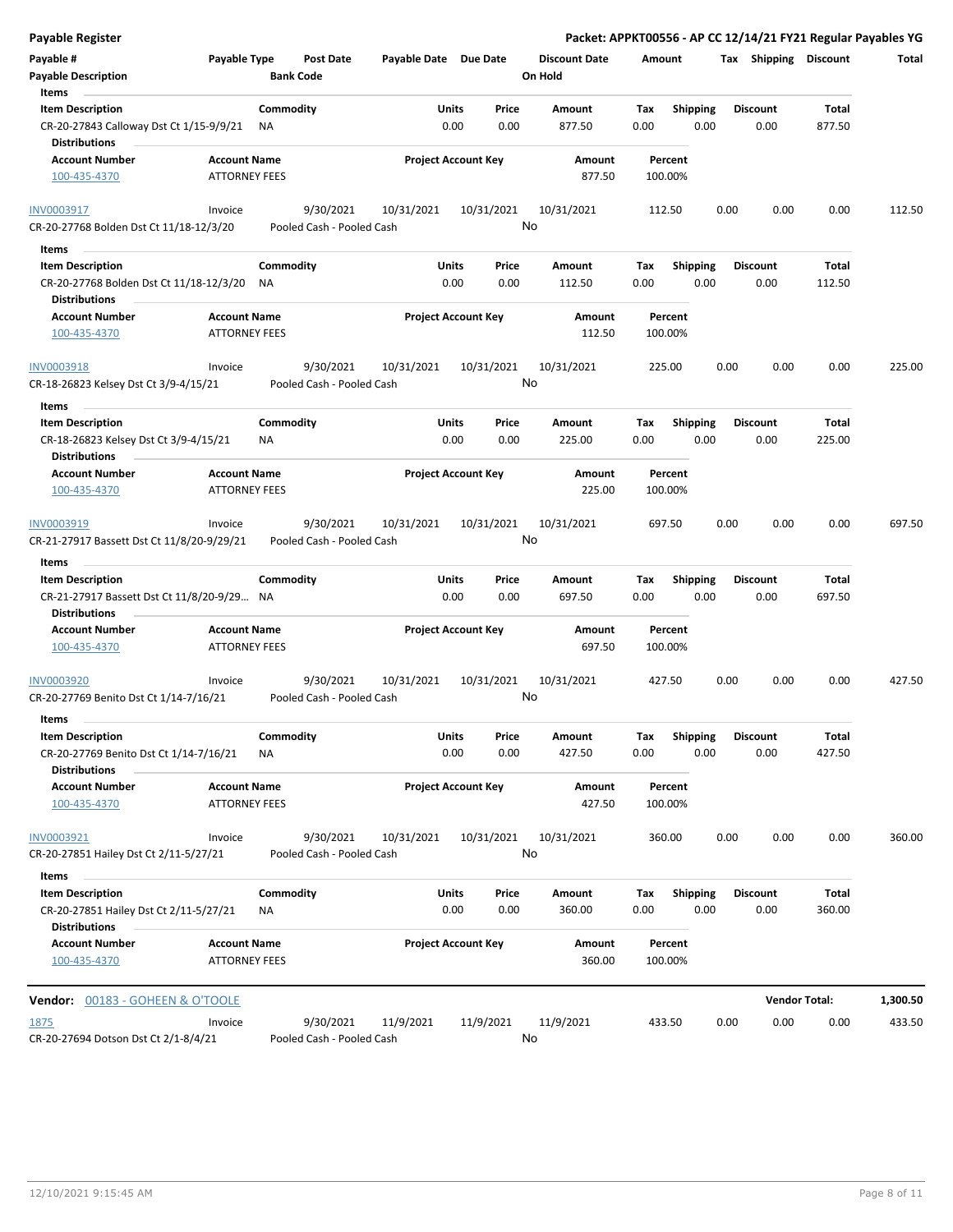| Total  |
|--------|
|        |
|        |
|        |
|        |
|        |
|        |
| 280.50 |
|        |
|        |
|        |
|        |
|        |
|        |
| 586.50 |
|        |
|        |
|        |
|        |
|        |
| 175.00 |
| 175.00 |
|        |
|        |
|        |
|        |
|        |
|        |
|        |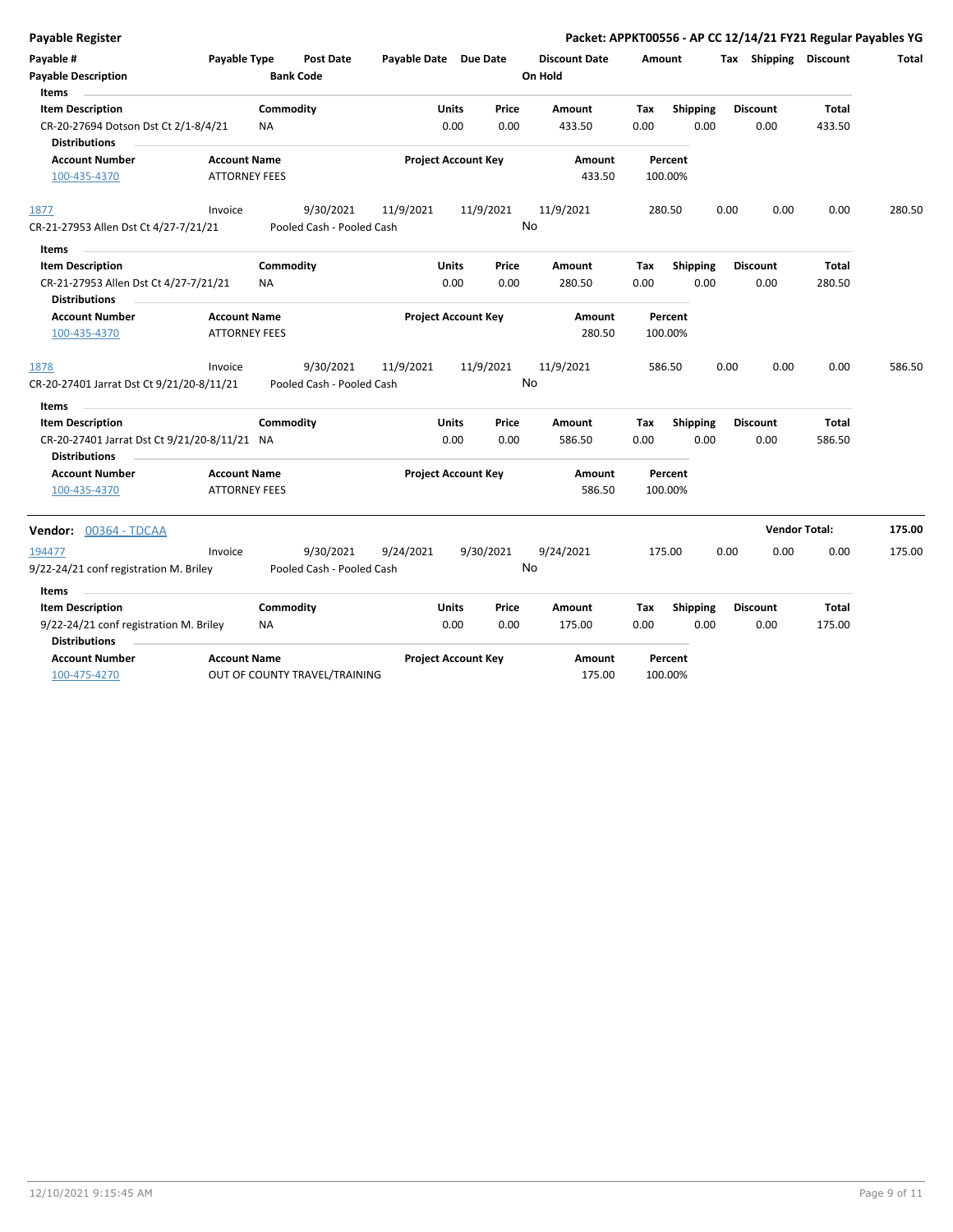## Payable Summary

| Type    | Count               | Gross     | Tax  | Shipping | <b>Discount</b> | Total     | <b>Manual Payment</b> | <b>Balance</b> |
|---------|---------------------|-----------|------|----------|-----------------|-----------|-----------------------|----------------|
| Invoice | 54                  | 33,493.00 | 0.00 | 0.00     | 0.00            | 33,493.00 | 0.00                  | 33,493.00      |
|         | <b>Grand Total:</b> | 33,493.00 | 0.00 | 0.00     | 0.00            | 33,493.00 | 0.00                  | 33,493.00      |